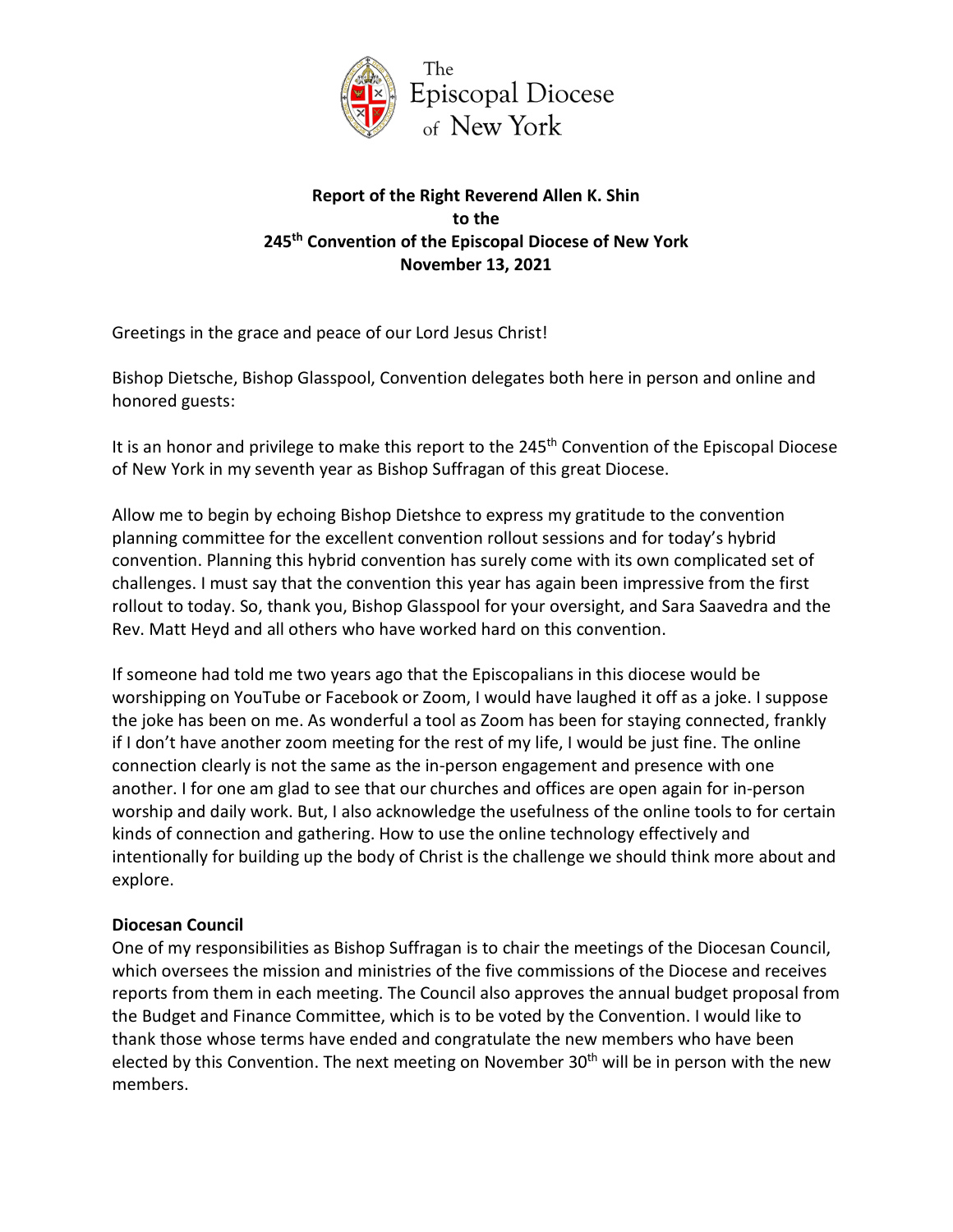#### **Congregational Vitality and Formation**

Crisis is an opportunity for renewal and transformation. The challenge we are facing in the current crisis comes with so much unknown that in the present crisis it is hard to figure out what and how to change and to assess the benefits and the risks of change. Yet we know that change is happening, and we must find ways to navigate through this uncharted landscape. Being creative is not about doing something different but doing something new with a clear mission and purpose. What is the mission and purpose of the Church in this present moment seems to be the question we all must grapple with.

The Office of the Congregational Vitality and Formation has been all about that. I am grateful to Canon Victor Conrado for his diligent and creative work during the pandemic, organizing and offering online programs on everything congregational from how to set up and use the online tools to the pastoral care in the pandemic, the stewardship and vestry training and more. Now that we are getting back to in-person gathering, he has been offering onsite vestry leadership retreats and training to help retool leadership skills and responsibilities of the parish leaders.

The journey of renewal in this Diocese really began with the Indaba process which energized and inspired many of our leaders for deeper relationships and engagements with one another across the Diocese. Then, we embarked on a strategic visioning process which gave us the document, *Open Doors, New Futures*. It lays out various characteristics and practices of a healthy and vital congregation. This document more than ever is an important tool for assessing the vitality and planning for the renewal of the congregational life. If you have not used this tool, I urge you to study and use it.

#### **Episcopal Futures**

Episcopal Futures is a continuation of this journey. This exciting new Diocesan initiative was conceived and developed on three principles: fostering collaboration among parishes, developing adaptive leadership skills among the leaders of our parishes, and nurturing the spiritual practices of discernment within the ethos and polity of the Episcopal Church. This project is under the umbrella of the Congregational Development Commission.

In its first year so far, under the leadership of Canon Conrado and Abby Nathanson, its managing director, Episcopal Futures has put together a core team to carry out program managing, communication, technology and coach training. They have engaged Tod Bolsinger, a well-known author and consultant on leadership development and church renewal, and Bishop Melissa Skelton of College for Congregational Development to help develop the curriculum for the Learning Communities, which is the central part of this project. They have also selected a dozen coaches who will be trained by our Coaching Director, April Stace, to support the participating teams in their adventure of learning and exploring new possibilities for their respective parishes.

After many conversations with local leaders in all regions of the Diocese during the summer, they received the letters of intent from forty-six congregations in September, and thirty-four churches applied for the first round. Out of thirty-four, twenty-four congregations have been selected, who will form eight Learning Communities. The participants will learn together and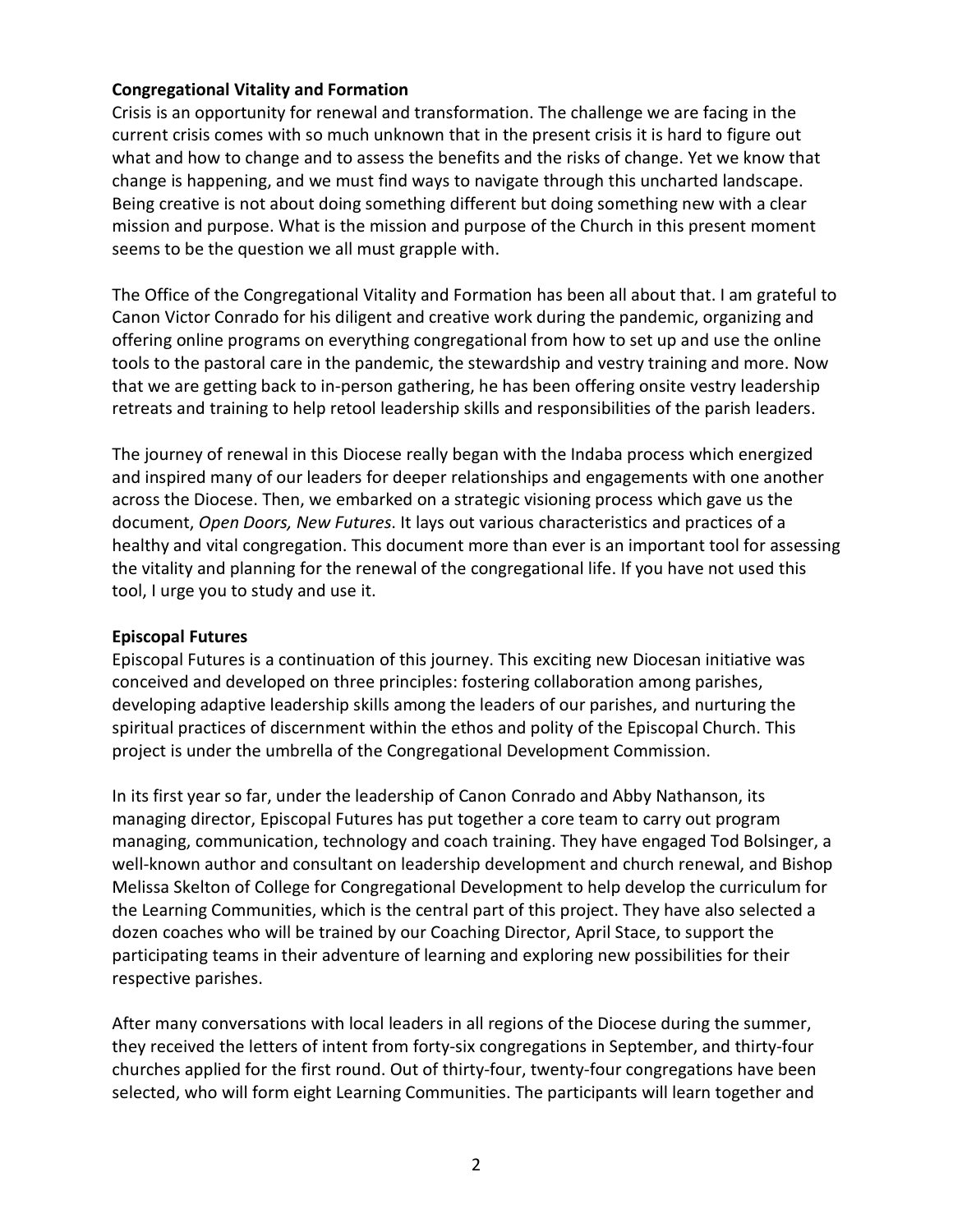work in collaboration with one another as teams. The Learning Communities curriculum will begin in February 2022. The second round of cohorts will be in a couple of years.

### **Youth Ministry**

One thing I often hear in my parish visitations is the vestry leaders opining about the lack of young people in the church. The pandemic has made it even more difficult for the youth to participate in the life of the church. Many parishes must now approach their youth ministry almost as a complete new start. Youth are not just the future of the Church but the present members of the body of Christ. In my conversations with the Rev. Kyle Martindale, the chair of the Christian Formation Commission, we have talked about including youth delegates from our parishes in the Diocesan convention so that they can observe and participate in the larger life of the Diocese and build a stronger youth leadership network across our parishes.

Thanks to the leaders of the youth ministry committee, some robust online programs and activities were organized even during the pandemic, which gathered and engaged the young people in anti-racism training, an educational program on Absalom Jones, writing care cards to the elderly in nursing homes and in outreach ministries. Even the Summer Youth Conference was held online in August 2020.

# **Summer Youth Conference**

Going above and beyond the recommended safety protocols for overnight camps, Summer Youth Conference this year was held in person at the Incarnation Camp in Ivoryton, CT. A limited number of fifty young people from all regions of the Diocese too park in a five-day conference. The theme of the conference was the words of Jesus on love and faith, forgiveness and anti-violence, hypocrisy and judgement, and the use of their gifts and talents. Daily Eucharist, Morning Prayer and Compline were led by the chaplain, the Rev. Bill Baker. And, of course, they had all the usual fun activities—swimming, games, sports, a bonfire and more. I would like to thank all those who volunteered to make it successful in the challenging circumstance, especially to the co-directors, Chris Gerard, Liz Moeller and Christy Miller.

# **Young Adult Ministry**

The Young Adult Ministry has been an important ministry of the Diocese with a significant growth in recent years. The ministry focuses on building community, nurturing discipleship and carrying out service projects. Although COVID put a damper on the ministry, under the leadership of the Rev. Megan Sanders, the ministry remained active online during the pandemic. Young adults took part in Morning Prayer and Compline, led by Megan and other chaplains. They organized online programs on social justice issues in the face of rising racial and gun violence. This summer they slowly began getting together in person for fellowship. And just last month they held an in-person service of Vespers at All Saints Church in Manhattan, followed by a social outing. The annual St. Nicholas Day feast, which they could not do last year, is being planned for in person in December.

### **Episcopal Service Corps**

Another slightly different kind of young adult ministry is the Episcopal Service Corps, of which we have two programs.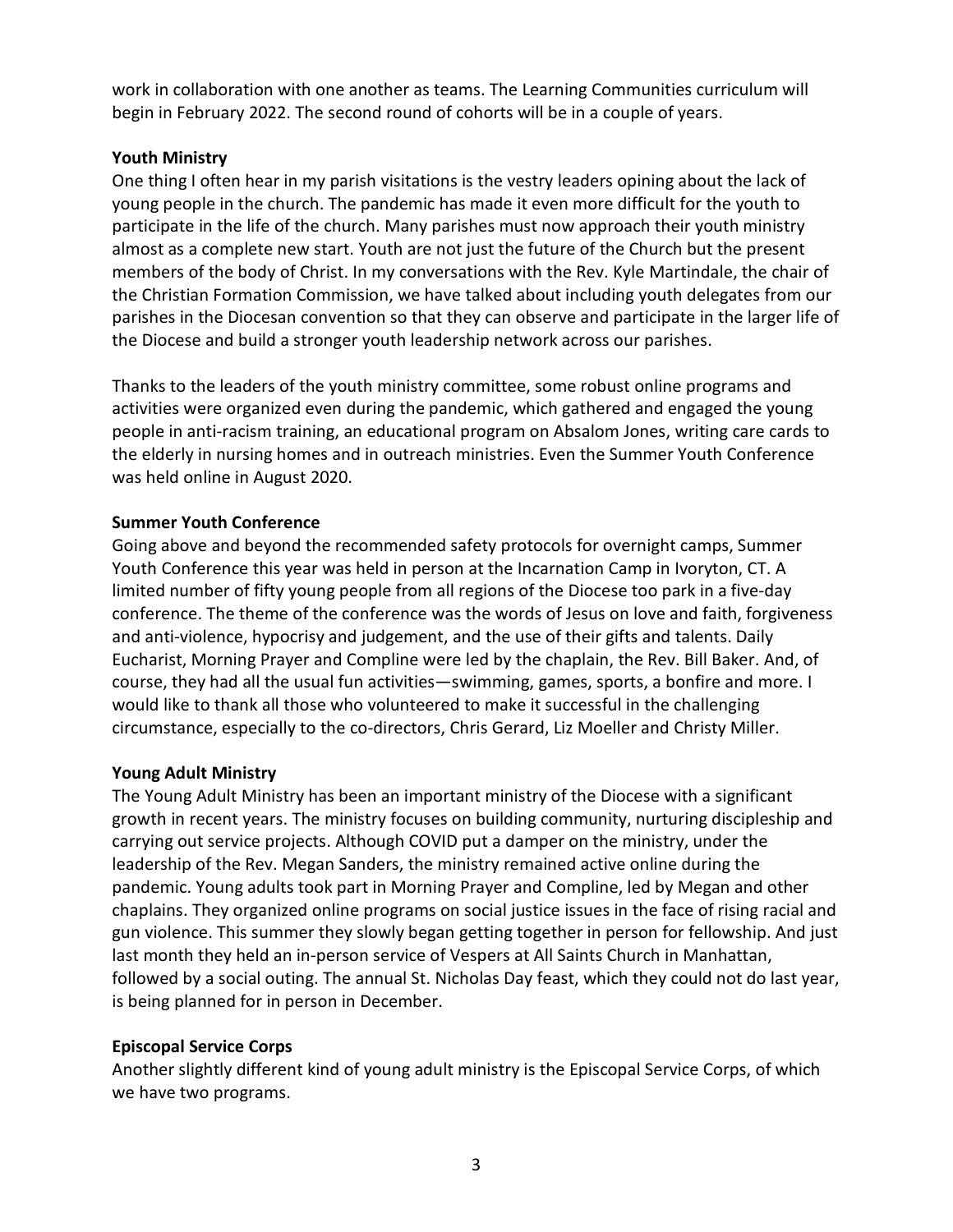#### **New York Service and Justice Collaborative (NYSJC)**

New York Service and Justice Collaborative has continued to thrive under the steady leadership and oversight of its executive director, Judith Douglas. Its fellows live in an intentional community at the rectory of Trinity Church Morrisania in the Bronx and serve in various worksites in the City, four of which are our own parishes. I had an opportunity to meet this year's fellows and was impressed by their diverse backgrounds and the shared commitment to spiritual formation and social justice and service. They even got to meet Presiding Bishop Michael Curry while they were on retreat at Trinity Retreat Center.

#### **Grace Year**

Grace Year fellows live in a house on the campus of Grace Church in Millbrook. They, too, live in an intentional community but serving in the rural environment of Dutchess County. Their worksites include the ministries on the farm, in outreach and in creation care. Thanks to the care of the Rev. Alison Quinn who took over during the pandemic, the program also adapted well through the challenging transition.

### **Episcopal Asian Supper Table (EAST)**

Since its beginning in 2016, our Asian American ministry, EAST has grown steadily to serve the spiritual and pastoral needs of the members of the Asian community in the New York metropolitan area. Under the leadership of Kris Ishibashi, the ministry has been focused on building a deeper and stronger network and leadership. During the pandemic, they offered an online series of Asian American Sacred Ground, which explored the history of Asian presence in the US and of the anti-Asian racism. In the light of rising anti-Asian violence, EAST and the Cathedral hosted a Service of Prayer and Witness against Anti-Asian violence on the front steps of the Cathedral, and joined the Interfaith Love Walk in Chinatown against Anti-Asian Violence, organized by the Interfaith Center of New York and the Buddhist and the Jewish organizations. The big highlight for the ministry this year was the election of the first Asian American woman bishop, the Rt. Rev. Diana Akiyama, as Bishop of Oregon. She was the guest speaker of the online Asian American Leadership Conference in May, which gathered over a hundred participants from across the Episcopal Church. In this new season, EAST will continue to be online and explore the issues of the Asian spirituality, leadership and theology with guest speakers such as the Rev. Fran Toy, the first Asian American woman priest in the Episcopal Church, and the Rev. Peggy Lo who will give a talk on the Asian identity and Scripture.

#### **Asian Missioner of the Diocese**

In recent years, the Asian congregations in the Diocese have declined to just one Chinese ministry, the Church of Our Savior in Chinatown. The Korean congregation closed when its priest retired in 2004. The Metropolitan Japanese Ministry had no priestly leadership for a number of years. The Metropolitan Filipino Ministry has not met over a decade.

Last year I saw an opportunity to call a Korean priest to this Diocese with a grant from Trinity Church Wall Street. The Rev. Kyrie Kim arrived in New York at the end of March this year to serve as the Asian Missioner of the Diocese. She was the first woman priest ordained in the Anglican Diocese of Seoul in 2004 and speaks both Korean and Japanese as well as English. She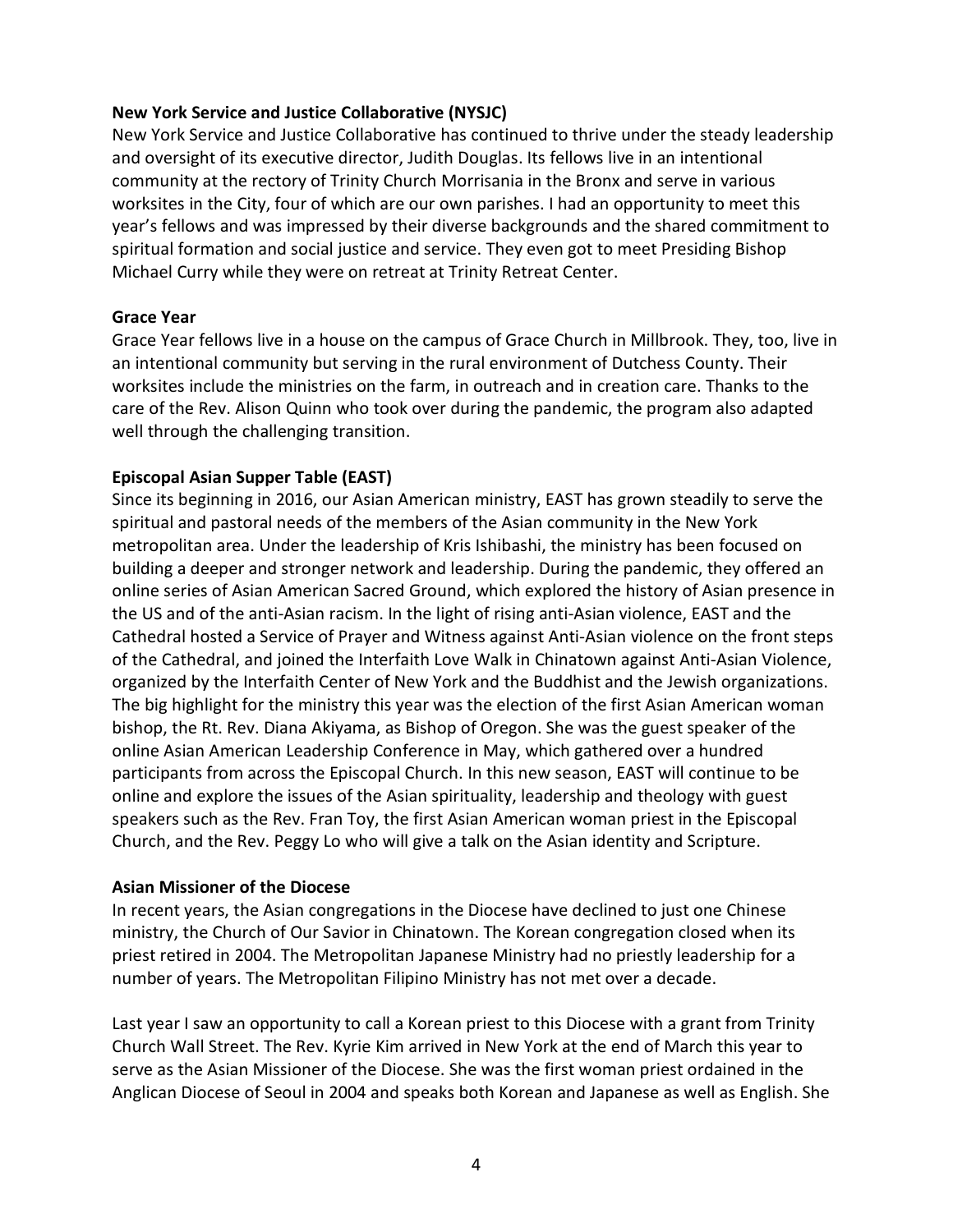was inducted to the ministry by Bishop Dietsche on October 10<sup>th</sup> at St. James the Less in Scarsdale where the Metropolitan Japanese Ministry has held their monthly services for thirty years.

### **New Community Ministry at the Cathedral**

With the permission of Dean Daniel and the Cathedral, I have worked with the Rev. Kyrie Kim and Canon Conrado to envision and start a new ministry at the Cathedral in October, called New Community Ministry. On the second Sunday Canon Conrado began the Spanish service in the Cathedral, the first in over twenty years. On the third Sunday, the Korean service was led by the Rev. Kim and a lay leader, YunJeong Seol, and on the fourth Sunday, the Rev. Kim led the service in Japanese. The Chinese service was held on the fifth Sunday, led by Pam Tang. This pattern of the monthly services will continue. The first Sunday will eventually be a multi-lingual celebration of the New Community Ministry with all the different groups together. The kick-off service for this will be the first Sunday in February to celebrate the Lunar New Year. I am grateful to Dean Daniel and the Cathedral staff for opening the Cathedral space for these new services. Clearly the Holy Spirit has been very busy in our midst despite the pandemic.

#### **Concluding remarks**

To say that this past year and a half have been challenging would be an understatement. The pandemic ushered in multiple other crises—the economic hardship, the fissures in the political and social life, the racial and xenophobic violence, the global climate change and the deep division in the civic life. Preaching the Gospel to a divided and broken world is not an easy task; it has been a stressful and even dangerous task. Yet, the world needs more than ever to be reminded of the Good News of God's healing and redemptive love. Prophesying the message of hope, I believe, is the most urgent task of the preacher during this tragic time. As I look around the Diocese, I see many of our clergy exhausted and some even burned out. I express my deep gratitude and respect to the clergy members of this Diocese for their dedication and faithfulness to their vocation during these eighteen months. I am honored to share in the vulnerability of the vocation I share with them. Thank you.

Despite the uncertainties and the changes, the people in our parishes have adapted well to the new situation, continuing to serve and witness to Christ in their local communities. I would also like to thank the wardens and the vestry leaders and the people of our parishes for their commitment to their parishes, to each other and most importantly to Jesus in this challenging time. As the bishops have resumed the Sunday parish visitations in September, it has been lifegiving for me to celebrate the Eucharist and the Confirmation again with the people in their local parishes.

With so much that is going on in the congregational ministries, I could not do this work without the capable support of the members of the Bishop's staff. Some have experienced tragic loss themselves during the pandemic, some caught COVID and recovered thankfully, and all remained faithful to the work they had to carry out. I would like to thank the members of the Bishop's staff for their work during these eighteen months. Now that the Diocesan offices are fully open, it has been energizing to work with them in person again.